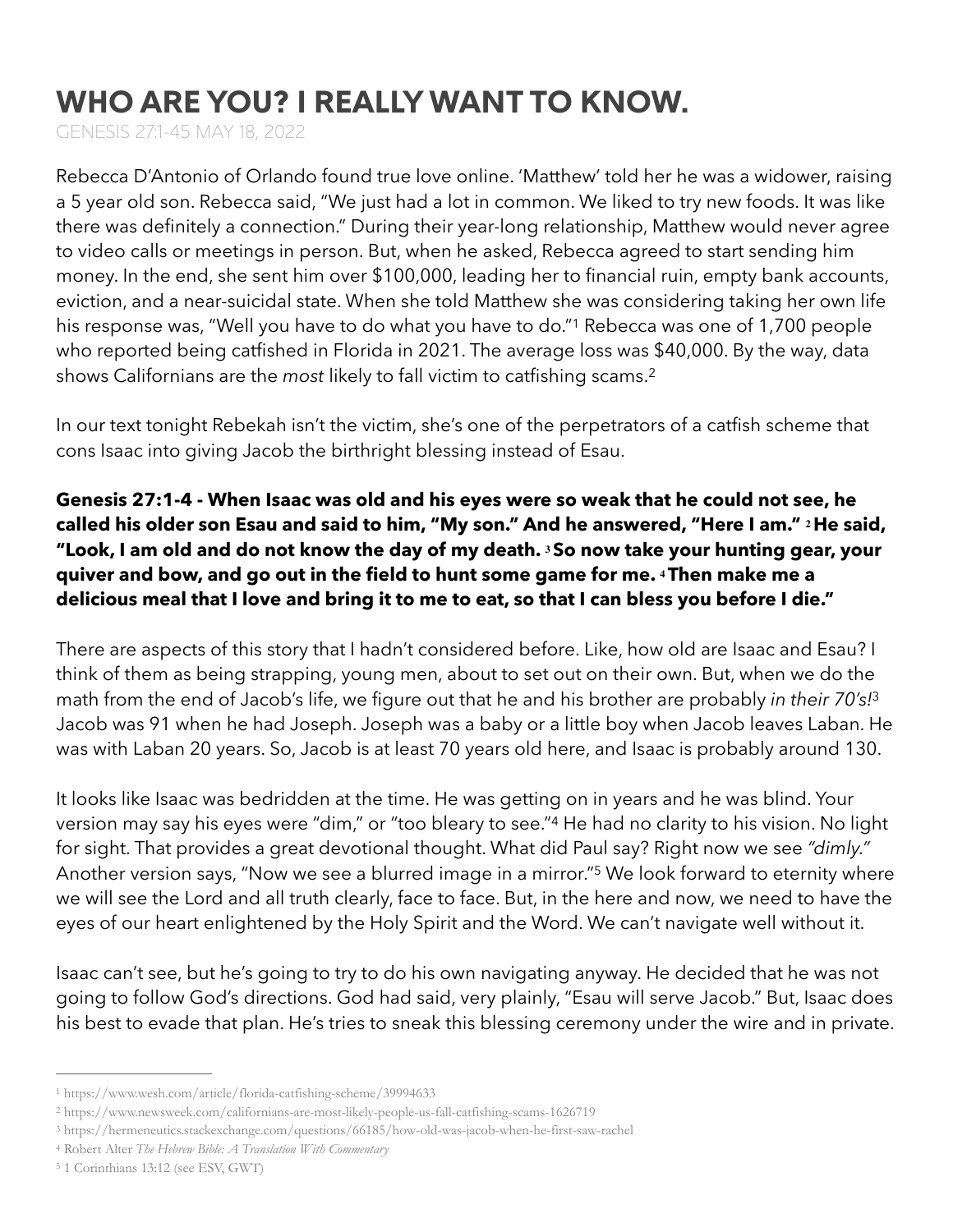$\mathfrak{p}$ 

But there's a flaw in Isaac's plan: It's his selfishness. "Me first," he says to Esau. "Go get me a delicious meal so that I can bless you." That provides an opening for someone else to maneuver. Isaac laying on his bed is a far cry away from the devoted young man who laid himself down voluntarily on the altar of Moriah. But he's stopped caring about the word and will of God. When we follow our own vision - when our human hearts are steering the ship of our lives - we invariably sail into the shoals of selfishness.<sup>[6](#page-1-0)</sup> And, when selfishness is in charge, we don't like the plans of God. We may even resent them and try to find an end run around them. It would be much better for us to admit that we do not have adequate vision and instead trust the Lord to guide us.

<span id="page-1-5"></span>**Genesis 27:5-10 - 5Now Rebekah was listening to what Isaac said to his son Esau. So while Esau went to the field to hunt some game to bring in, 6Rebekah said to her son Jacob, "Listen! I heard your father talking with your brother Esau. He said, <sup>7</sup> 'Bring me game and make a delicious meal for me to eat so that I can bless you in the Lord's presence before I die.' 8Now, my son, listen to me and do what I tell you. 9Go to the flock and bring me two choice young goats, and I will make them into a delicious meal for your father—the kind he loves. 10Then take it to your father to eat so that he may bless you before he dies."** 

<span id="page-1-6"></span>Moses shows the bitter rivalry in this family. Esau is called *Isaac's* son, Jacob is called *Rebekah's* son.<sup>[7](#page-1-1)</sup> She had a plan not only to get her favorite across the finish line, in accordance with what God had prophesied. But, even though her goal aligned with God's, her *methods* absolutely did not. God is not pleased when we use sinful practices to accomplish good goals. But she thinks she has all the answers. In this chapter, she keeps saying to Jacob, "Listen to me!"

<span id="page-1-7"></span>A few passages back we were told that Isaac had such a taste for wild game[.](#page-1-2)<sup>[8](#page-1-2)</sup> But his tastes were *not* as discerning as he thought. He could be tricked with simple goat meat. Rebekah knew what spices to put on the plate to convince Isaac he was eating something exotic - something special.

<span id="page-1-8"></span>We are not as sophisticated as we think. Our earthly palates can be easily tricked. This is why we welcome the Lord to transform even the desires of our hearts - so that our lives can be sated with peace and truth and Godliness rather than be a mark for the cons of sin which don't satisfy.[9](#page-1-3)

#### **Genesis 27:11-13 - <sup>11</sup> Jacob answered Rebekah his mother, "Look, my brother Esau is a hairy man, but I am a man with smooth skin. 12Suppose my father touches me. Then I will be revealed to him as a deceiver and bring a curse rather than a blessing on myself." 13His mother said to him, "Your curse be on me, my son. Just obey me and go get them for me."**

<span id="page-1-9"></span>Jacob isn't worried about doing what's wrong, he's worried about getting caught.<sup>[10](#page-1-4)</sup> He acknowledges that there is a *Divine* element to what they were stealing. This wasn't just about maybe wrecking a relationship between father and son or brother and brother (those were already

- <span id="page-1-2"></span>[8](#page-1-7) Genesis 25:28
- <span id="page-1-3"></span>[9](#page-1-8) Isaiah 55:1-5

<span id="page-1-0"></span>*A shoal is a sandbank or sand bar in the bed of a body of water, especially one that is exposed above the surface of the water at low tide.* [6](#page-1-5)

<span id="page-1-1"></span>Bruce Waltke *Genesis: A Commentary* [7](#page-1-6)

<span id="page-1-4"></span>See *Alter*, *Bible Knowledge Commentary* [10](#page-1-9)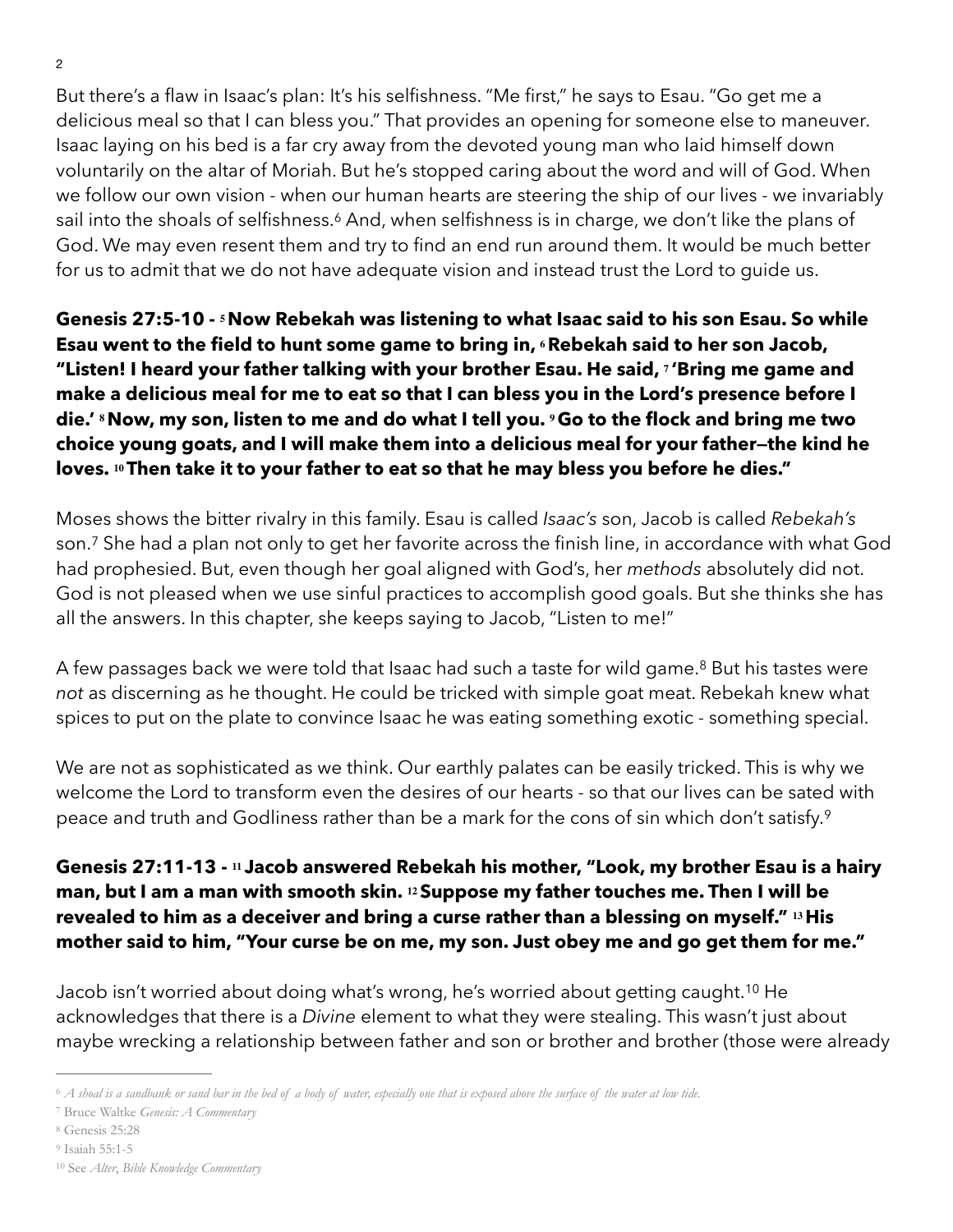ruined). This was about God's providential work through the life of a specific lineage, leading ultimately to the Savior. Jacob has some grasp of God's Personal involvement in this saga, yet he is willing to be a part of the heist anyway, risking wrath from his earthly *and* heavenly Fathers.

**Genesis 27:14-17 - 14So he went and got the goats and brought them to his mother, and his mother made the delicious food his father loved. 15Then Rebekah took the best clothes of her older son Esau, which were in the house, and had her younger son Jacob wear them. 16She put the skins of the young goats on his hands and the smooth part of his neck. 17Then she handed the delicious food and the bread she had made to her son Jacob.** 

Rebekah raided Esau's closet. This is, perhaps, the first recorded case of identity theft.

Here's something else I had never considered before: The skins of these goats had not been dried or cured. Maybe they hadn't even been fleshed - time was of the essence. No, I think the skins Jacob put on were still warm and oozing with the gore of slaughter.

We've seen Bible characters clothed with skins before in this Book. In the Garden, the Lord God tenderly covered the sin of Adam and Eve. Here, the skins become not a *covering* but a *costume*. Rather than a propitiation, they are a prop to help Jacob in his theft.

In Isaiah and Zechariah we learn that, from heaven's perspective, you and I are clothed in *filthy rags*. Even the best person is wearing garments of death, like Jacob. All your self-righteousness, all your accomplishments, all your promises and intentions are *these* goat skins - slimy with the gore of sin. We need a Savior who will take away our filthy rags and give us a clean robe of righteousness, and that's just what Christ has done.<sup>[11](#page-2-0)</sup>

<span id="page-2-2"></span>**Genesis 27:18-20 - 18When he came to his father, he said, "My father." And he answered, "Here I am. Who are you, my son?" <sup>19</sup> Jacob replied to his father, "I am Esau, your firstborn. I have done as you told me. Please sit up and eat some of my game so that you may bless me." <sup>20</sup>But Isaac said to his son, "How did you ever find it so quickly, my son?" He replied, "Because the Lord your God made it happen for me."** 

<span id="page-2-3"></span>After perjury and fraud we can add 'blasphemy' to Jacob's charges[.](#page-2-1)<sup>[12](#page-2-1)</sup> He says it was an act of God. Is *nothing* sacred? Jacob stole his brother's identity, conspired against his dad and lied to him. Now he even invokes God in his ploy. Let's pause to see again how *gracious* God is to this family and to all of us. They're insulting God, provoking Him. But God's faithfulness and love toward them continues. You and I are no better. We were dead in trespasses but He has given us life. We were hostile toward Him, at war with Him, but He offers peace. We cannot overestimate God's grace.

## **Genesis 27:21-27 - 21Then Isaac said to Jacob, "Please come closer so I can touch you, my son. Are you really my son Esau or not?" 22So Jacob came closer to his father Isaac. When he**

<span id="page-2-0"></span>[<sup>11</sup>](#page-2-2) Isaiah 61:10

<span id="page-2-1"></span><sup>&</sup>lt;sup>[12](#page-2-3)</sup> See *Waltke*, CSB Study Bible Notes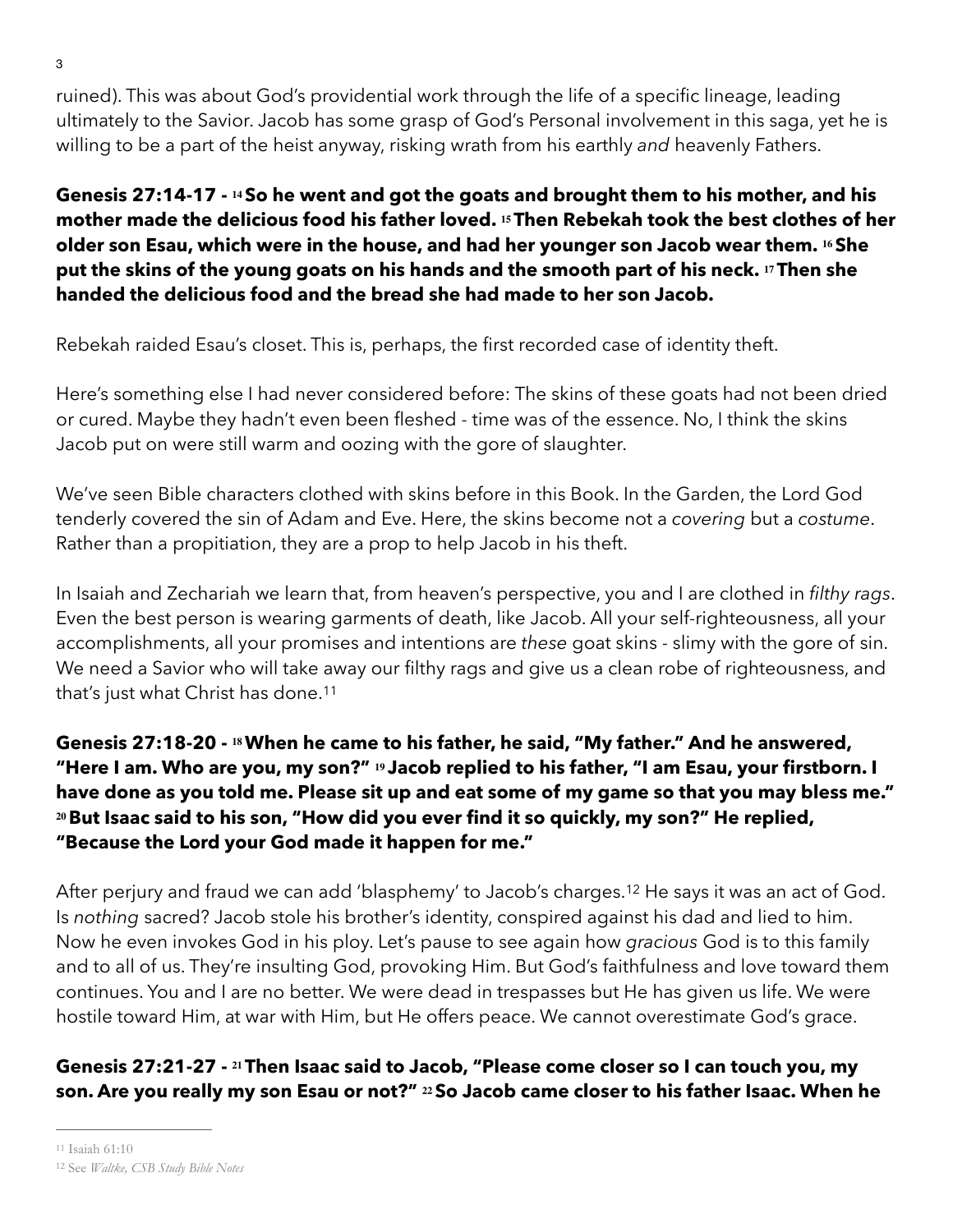4

**touched him, he said, "The voice is the voice of Jacob, but the hands are the hands of Esau." <sup>23</sup>He did not recognize him, because his hands were hairy like those of his brother Esau; so he blessed him. 24Again he asked, "Are you really my son Esau?" And he replied, "I am." <sup>25</sup>Then he said, "Bring it closer to me, and let me eat some of my son's game so that I can bless you." Jacob brought it closer to him, and he ate; he brought him wine, and he drank. <sup>26</sup>Then his father Isaac said to him, "Please come closer and kiss me, my son." 27So he came closer and kissed him. When Isaac smelled his clothes, he blessed him and said: Ah, the smell of my son is like the smell of a field that the Lord has blessed.** 

### *Two questions: Just how hairy was Esau and how bad did this guy smell?*

Isaac's radar was blipping like crazy. He suspected a trick, but fell for it anyway. He could've *easily* escaped this con if he would've simply called a servant in to verify who was standing before him. But Isaac was trying to accomplish his own will, despite knowing what God had decreed. And so he relies only on himself - his smell, his touch, his cross-examination - and so he is deceived.

### **Genesis 27:28-29 - 28May God give to you—from the dew of the sky and from the richness of the land—an abundance of grain and new wine. 29May peoples serve you and nations bow in worship to you. Be master over your relatives; may your mother's sons bow in worship to you. Those who curse you will be cursed, and those who bless you will be blessed.**

<span id="page-3-1"></span>This is amazing, because, on the one hand, Isaac is absolutely *defying* God. He thinks he's talking to *Esau* and he says, 'Be master over your relatives.' That is the *antithesis* of what God commanded. At the same time, we have an incredible demonstration of God's grace and providence. When God decrees something, it cannot be undone. He uses the astounding power of His providence to accomplish His will. At the same time, look at God's grace. Though Isaac was trying his hardest to do the opposite of what God wanted, God still used this man to be a blessing.<sup>[13](#page-3-0)</sup> And, in the future, God would continue to identify Himself as "the God of Abraham" and "the God of Isaac." In this moment, Isaac deserved no such affiliation or friendship with God. But God's grace is abundant. Now we do not want to receive that grace in vain. We don't want to fall short of it. We want to walk in grace, participate in providence, and trust that the Lord's way is the only way that leads to hope and glory and fulfillment of all good things.

### **Genesis 27:30-32 - 30As soon as Isaac had finished blessing Jacob and Jacob had left the presence of his father Isaac, his brother Esau arrived from his hunting. 31He had also made some delicious food and brought it to his father. He said to his father, "Let my father get up and eat some of his son's game, so that you may bless me." 32But his father Isaac said to him, "Who are you?" He answered, "I am Esau your firstborn son."**

Esau identifies himself as the firstborn, but he is *not* the firstborn - not legally. He had willingly sold that right to his brother. He signed on the dotted line, preferring soup to sanctification.

<span id="page-3-0"></span><sup>&</sup>lt;sup>[13](#page-3-1)</sup> John Calvin *Genesis*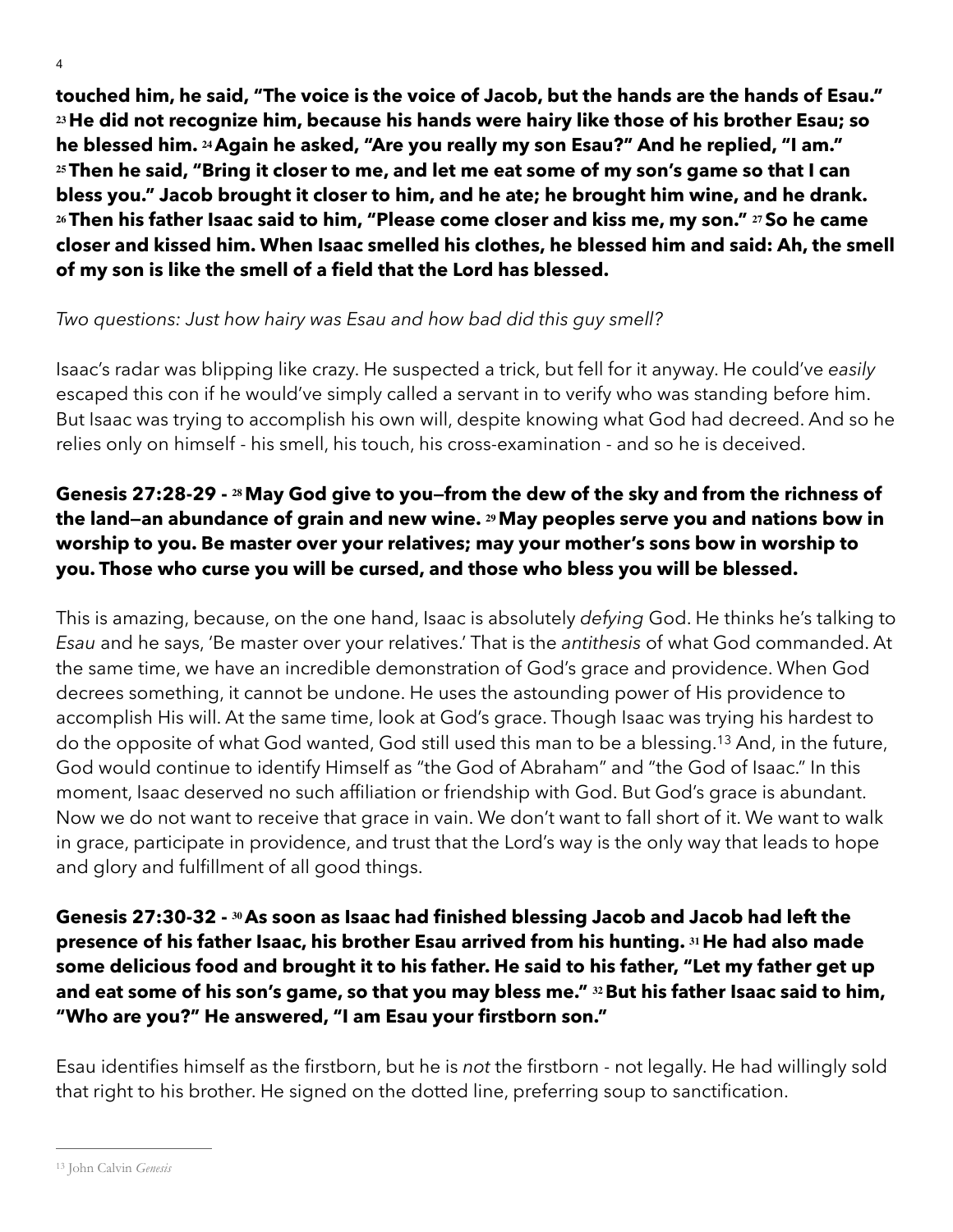Edward VIII abdicated the throne of Britain in 1936. He made his choice. But he could no longer go around saying, "I'm King Edward." No you're not! He had walked away from that position.

Esau had no right to the blessing - not spiritually, not prophetically, not legally. But he and his father were trying to bypass all of that behind closed tent-flaps. But what *they* meant for self, *God* worked for Sovereignty.

Esau says, "Here's my delicious food!" He assumed that would be enough to buy a good fortune, along with having been his dad's favorite. Esau had cut God out of the equation of his life. Instead, he relied on his ability to please his dad with his skills and talents. But, in the end, life is more than skill or charm or ability. Beauty fades. Popularity wanes. Skills dull. Abilities slack. We want to live lives defined by the presence and strength of God who give our lives *eternal* significance.

**Genesis 27:33-36 - <sup>33</sup> Isaac began to tremble uncontrollably. "Who was it then," he said, "who hunted game and brought it to me? I ate it all before you came in, and I blessed him. Indeed, he will be blessed!" 34When Esau heard his father's words, he cried out with a loud and bitter cry and said to his father, "Bless me too, my father!" 35But he replied, "Your brother came deceitfully and took your blessing." 36So he said, "Isn't he rightly named Jacob?, For he has cheated me twice now. He took my birthright, and look, now he has taken my blessing." Then he asked, "Haven't you saved a blessing for me?"** 

<span id="page-4-1"></span>Hebrew scholars tell us that Esau is screaming excessively.<sup>[14](#page-4-0)</sup> He had assumed that he'd just be handed the blessing, despite his refusal to go God's way, despite his selling it to Jacob years ago. Isaac is also disturbed - he's shaking in his sandals as he recognizes that he has been found out by God and God has overruled his sinful plan to give to Esau what God appointed for Jacob.

**Genesis 27:37-40 - 37But Isaac answered Esau, "Look, I have made him a master over you, have given him all of his relatives as his servants, and have sustained him with grain and new wine. What then can I do for you, my son?" 38Esau said to his father, "Do you have only one blessing, my father? Bless me too, my father!" And Esau wept loudly. 39His father Isaac answered him, Look, your dwelling place will be away from the richness of the land, away from the dew of the sky above. 40You will live by your sword, and you will serve your brother. But when you rebel, you will break his yoke from your neck.** 

Esau isn't looking for any great spiritual future or place in God's plan. He wants a *material* blessing. And now that he realizes it's gone, everything crumbles. What a sad, spoiled, shameful man.

Isaac has been rebuked by God. To his credit, he *immediately* falls in line with what the Lord has done. He says, "What can I do?" He doesn't try to go against God any more than he already has. He now takes up the prophetic Word of God and agrees with it and submits to it.

<sup>5</sup>

<span id="page-4-0"></span><sup>&</sup>lt;sup>[14](#page-4-1)</sup> See *Alter*, NET Study Bible Notes